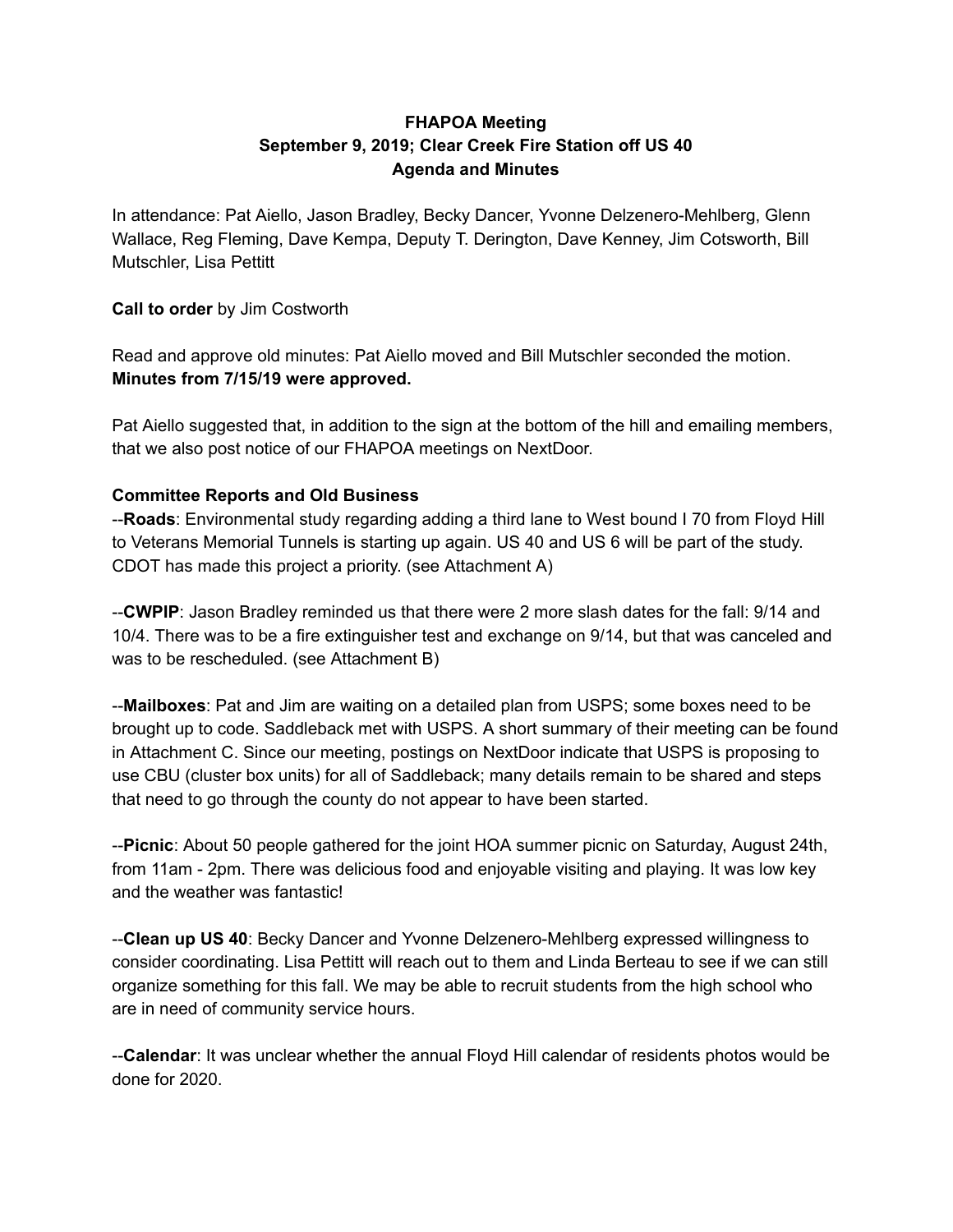--**Meadow development**: Roberts had deactivated his application but is expected to submit a similar proposal in the future. People interested in being involved in the preparation for when another proposal is submitted, please send your contact information and interest area to [FH.Contact@yahoo.com.](mailto:FH.Contact@yahoo.com) Jim White's full report is in Attachment D.

--**Tree next to Floyd Hill welcome sign**: Becky Dancer offered to water the new tree 9/16-9/22 while the usual caretakers are gone.

#### **New Business**

--**Newsletter**: it is planned that the next newsletter will be sent out in November (we will likely stuff and stamp envelopes at the November meeting). Possible topics will include updates on a 2nd access off the hill, what does HOA do?, Idaho Springs Rec Center info, Local Trails, possible indoor volleyball center near antique store, events at Clear Creek High School

--**FHAPOA hike or bike ride**: a community hike or bike on a nearby trail may be planned for **October** 

--**Traffic issues on US 40 during peak travel times**: Deputy Derington was asked about the traffic back ups on US 40. He said that CDOT and the State Patrol would be the appropriate entities to contact about this issue. It was suggested that we might speak to County Commissioners to see if they would support us in making a request to CDOT (perhaps for a "locals turning lane")

--**Pave roads**: a request was made to FHAPOA about paving roads. Pat Aiello said it would likely need to happen via a special district. Clear Creek County has a process that includes need more than half of homeowners to vote to establish the district. It was suggested that it might also be worth reaching out to John Muscatell and the road committee.

--**2020: Officers, memberships**: Nominations (including self nominations) for FHAPOA officers for 2020 are requested at this time.

--**Events at Clear Creek High School**: we are hoping to help FHAPOA members and the entire community more aware of events happening at the middle and high school to help foster a closer relationship with one of our biggest neighbors; there is some discussion about posting a sign at the entrance to the hill announcing school events

--**Welcome group for new residents**: we would like to consider starting a welcome committee to extend hospitality to new residents (that could be identified by local realtors). We will see if people would be interested in volunteering for such a committee.

## **NEXT MEETING will be Monday, November 18th, at 7pm. Please join us!**